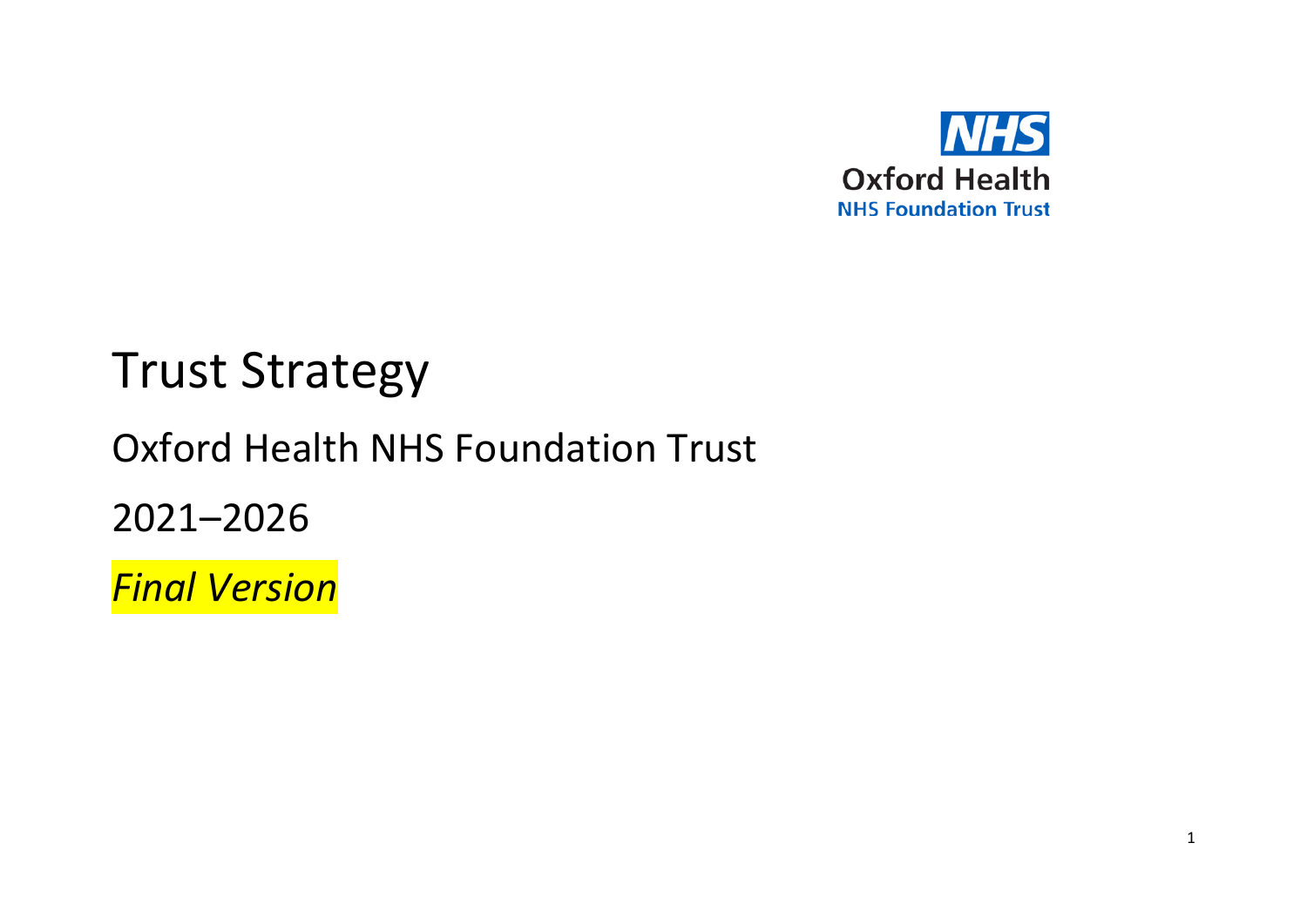### Foreword by the Chief Executive & Trust Chairman

Our ambition is that Oxford Health should be the best Trust of its kind in the country; a trust renowned for excellence in research and innovation, one which delivers the best possible care to those who use its services and one which provides the support and opportunity for its staff to flourish, develop and achieve their full potential.

This document outlines our plans to achieve this ambition over the next five years, building on the foundations already in place, especially the excellence of our workforce, the variety of our services both physical and mental health, our academic partnerships and our existing research capability which includes one of only two mental health Biomedical Research Centres in the country.

The Trust has been rated as 'good' by the CQC but our new stated vision is to deliver 'outstanding care by an outstanding team'. It is through effective teamwork and the quality of our collective leadership that we will be able us to realise our ambition.

The main areas of focus (the four pillars) in this strategy are Quality, People, Sustainability and Research & Education.

The most critical of these enablers will be supporting and developing the members of our Team of over 6,500 people. The changes needed to ensure that our Trust is a truly satisfying and happy place for all to work will take time and will involve, for example, the introduction of more programmes for individual development and for the support of those in leadership positions. We also must develop and sustain a culture across all the organisation that truly engages, empowers and values everyone that works for Oxford Health no matter their professional background, seniority, gender or ethnicity. Our ambition is

for the Trust to be the best possible place to work, one which is truly inclusive and one which cares for and nurtures its staff.

The strategy incorporates our commitment to the delivery of the NHS Long Term Plan (LTP) and the key role we will all play in the development of the Integrated Care System (ICS) across Buckinghamshire, Oxfordshire and Berkshire (BOB). In addition to the priorities that have been set for us at a regional and national level, we must also continue to respond to and recover from the most significant and challenging event in the history of the NHS. Whilst there is uncertainty as to how long the effects of the pandemic will continue, supporting our staff and our patients will be our highest priority. Central to this will be developing a culture of quality improvement and ensuring that colleagues across all the organisation have the necessary knowledge and skills in this together with ensuring that research becomes a fundamental component of how we deliver care.

Delivering the highest possible quality of care for our patients is the ultimate goal of our efforts. One example of the many quality improvement opportunities is the redevelopment of our hospitals. Work is already underway to set out a new vision for our community hospitals and mental health centres as they have been an area of under-investment for many years. The quality of the inpatient environment matters and not only impacts on the outcomes for our patients and their experience of our services but also on the well-being of our staff. Redevelopment and improvement of our community hospital sites and working with district and community nursing to better serve patients closer to their homes is a core ambition not just within our Trust but a priority for our system partners also.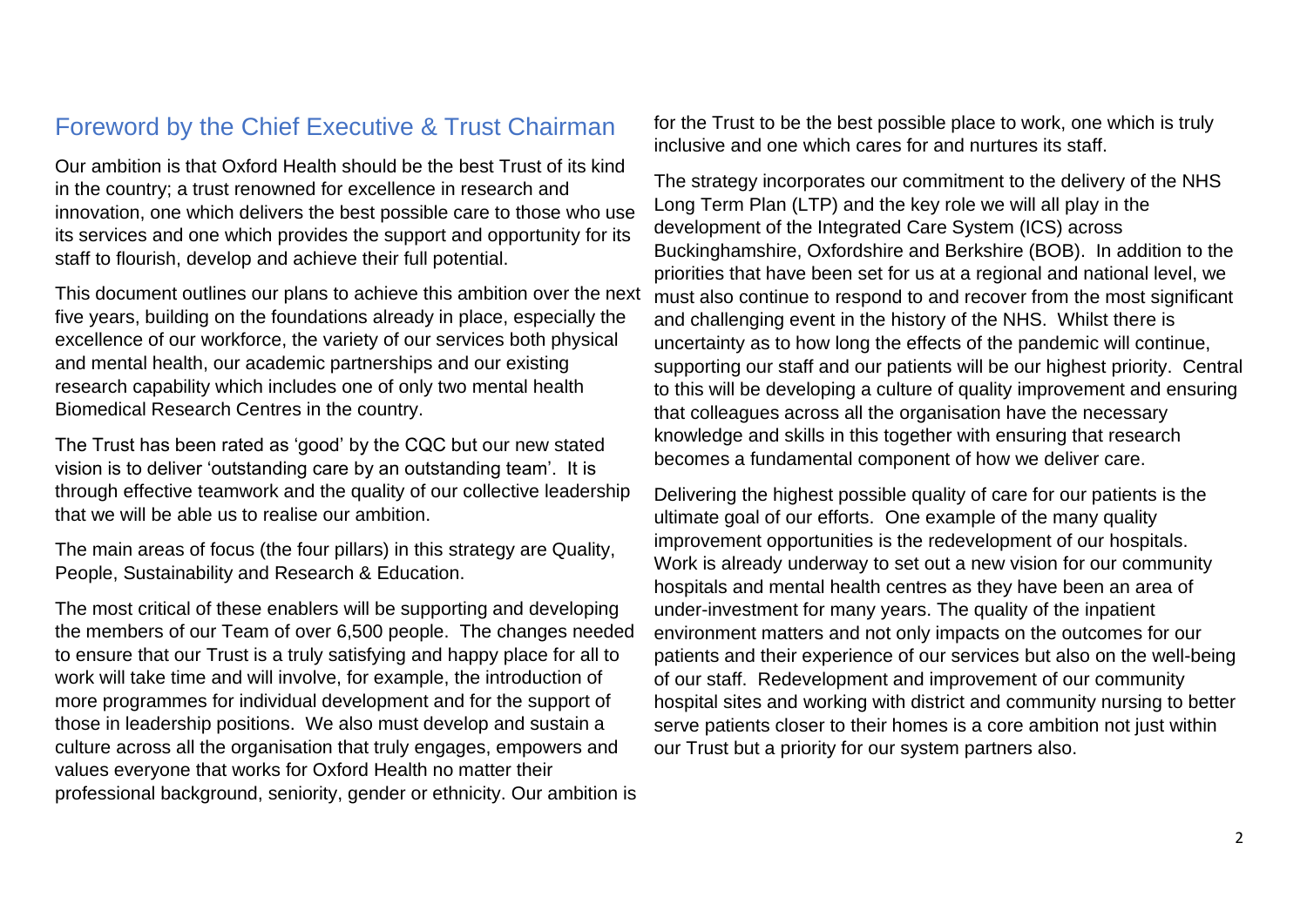Redeveloping the Warneford site and building a world leading brain sciences campus that will include a state of the art inpatient mental health unit sitting alongside a research unit fit for the 21<sup>st</sup> century will be a key step in how we will strengthen our relationship with the University of Oxford and further develop the Biomedical Research Centre we lead. The redevelopment therefore constitutes a huge opportunity to create an exceptional hospital; the design of which will serve to enhance patient recovery and facilitate the effective and efficient delivery of care.

A new Warneford hospital also constitutes an opportunity for us to consolidate the majority of our adult mental health wards across the city onto one site. This would convey further significant benefits not least in terms of ensuring more resilient staffing, more robust and timely medical cover arrangements, improved patient flow, better access to therapeutic and recreational activities including sporting, educational and occupational facilities together with potential economies of scale.

Through consolidating wards in the new hospital, we would also free up space on the Littlemore site where many of our forensic services are located. As we look to the future development of the forensic service provider collaborative Oxford Health leads there will be important opportunities to develop further secure capacity as we look with our NHS partners to further decrease reliance on the private sector.

To become a sustainable organisation, we must all make the best use of our resources and protect the environment. Reducing our carbon emissions through a rationalisation of the estate (e.g. Warneford) and reducing the need to travel through new ways of working are just two

of many initiatives that will help us to achieve this objective. The recent publication of the 'white paper' describing the removal of internal competitive markets and a move to more partnership-based working offers yet another way for us to achieve the best from our already constrained resources. Working in partnership with other health and care organisations will enable us to maximise the value of our resources and the Trust is already leading provider collaboratives for Forensic Services, Eating Disorders and Tier 4 CAMHS. By developing this more joined up way of working and sharing our resources as a system the Trust and its partners will be much better placed to manage population health needs

The programme of transformation as set out in this strategy is considerable and rightly ambitious. It is not, however, unrealistic but rather a reflection of the Trust's considerable potential. The guiding principle that will allow us to achieve our goals will be an unrelenting focus on the needs of our patients and service users. Ensuring that there is a strong and influential patient voice throughout the trust together with a genuine commitment to coproduction will be essential to the successful implementation of the strategy and the Trust becoming truly outstanding.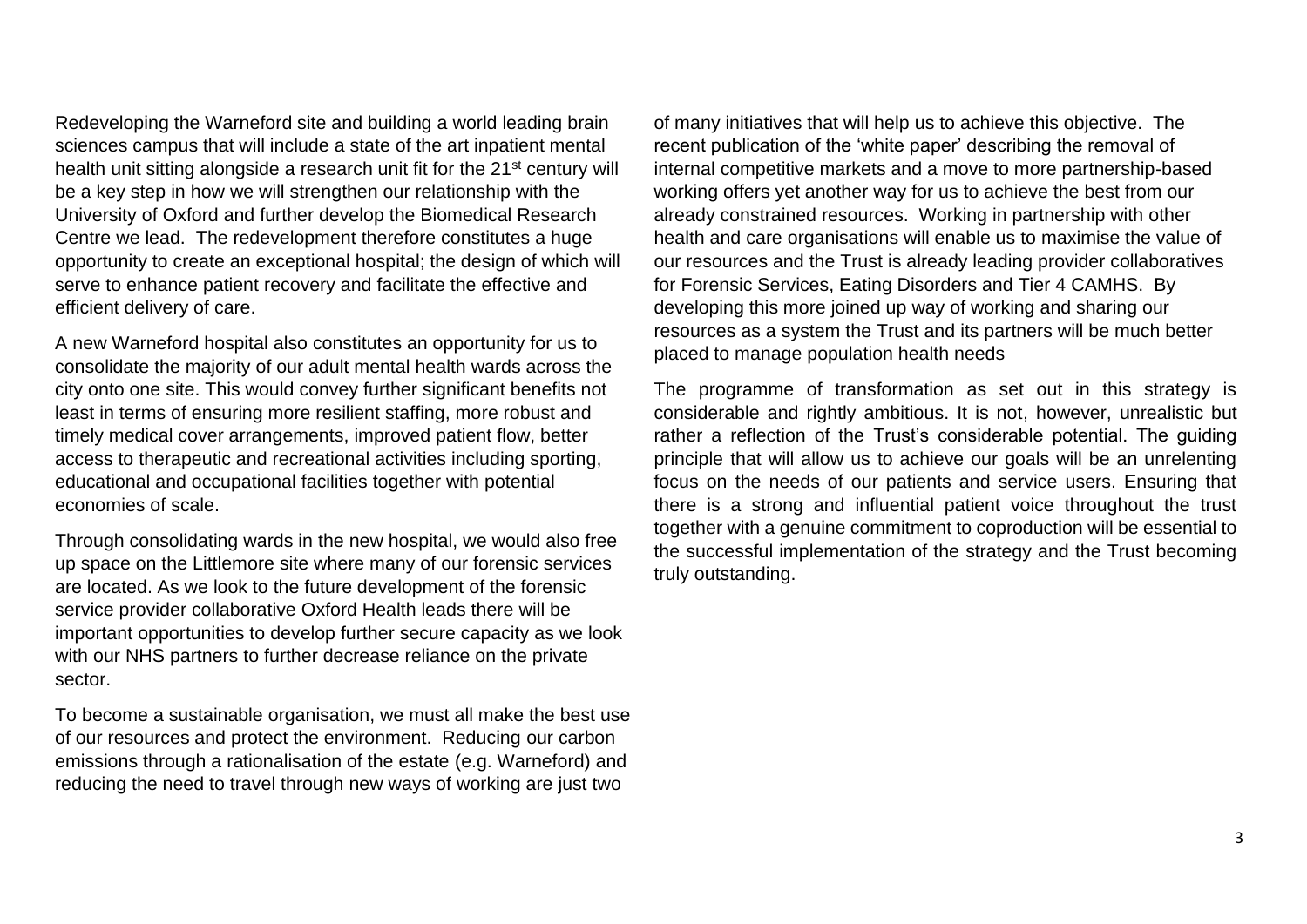## Introduction and Contents

This Strategy provides the Board of Directors with a summarised view of the Trust's key strategic objectives, priorities and aims to 2026. The document has been developed based on the NHS standard 'frame, diagnose and treat' methodology' and has a series of underpinning strategies and plans that all align to describe what the Trust is aiming to achieve and the difference it will make to patients, staff carers and families over the next five years.

Oxford Health NHS Foundation Trust is primarily a communitybased service provider that delivers both physical and mental health services at a local and regional level and also has taken a lead role on a broader scale for the delivery of a small number of specialised services through a network of provider collaboratives. This strategy has been developed to reflect these main areas of business and to describe specifically how the critical strategic enablers of People (workforce) and Sustainability (Digital, Estates, Finance) will be used to achieve the Trust's strategic objectives.

The Trust recognises that the next five years will present many opportunities and challenges, and these can broadly be described using four main themes:

- 1. The continued response to the COVID pandemic and the medium to long term effects on all people including patients, the Trust's workforce and its partners
- 2. How the Trust will develop its services to achieve the ambitions set out in the NHS Long Term Plan (LTP)
- 3. The Trust's response to the development of Integrated Care Systems (ICS) and the closer alignment of health and care

4. How the Trust will respond to local priorities that have been identified through a greater understanding of population health management and shared care

The table of contents below describes the core components of this Strategy and will provide the basis of the Integrated Framework for Performance Management that is described later in this document.

| Section | Contents                                    | Page      |
|---------|---------------------------------------------|-----------|
|         | Vision and values                           |           |
|         | <b>About the Trust</b>                      |           |
| 3       | Strategic Context – where is the Trust now? | $6 - 9$   |
|         | The Trust Strategy & Objectives             | $10 - 19$ |
| 5       | Key focus areas & measures and metrics      | 20        |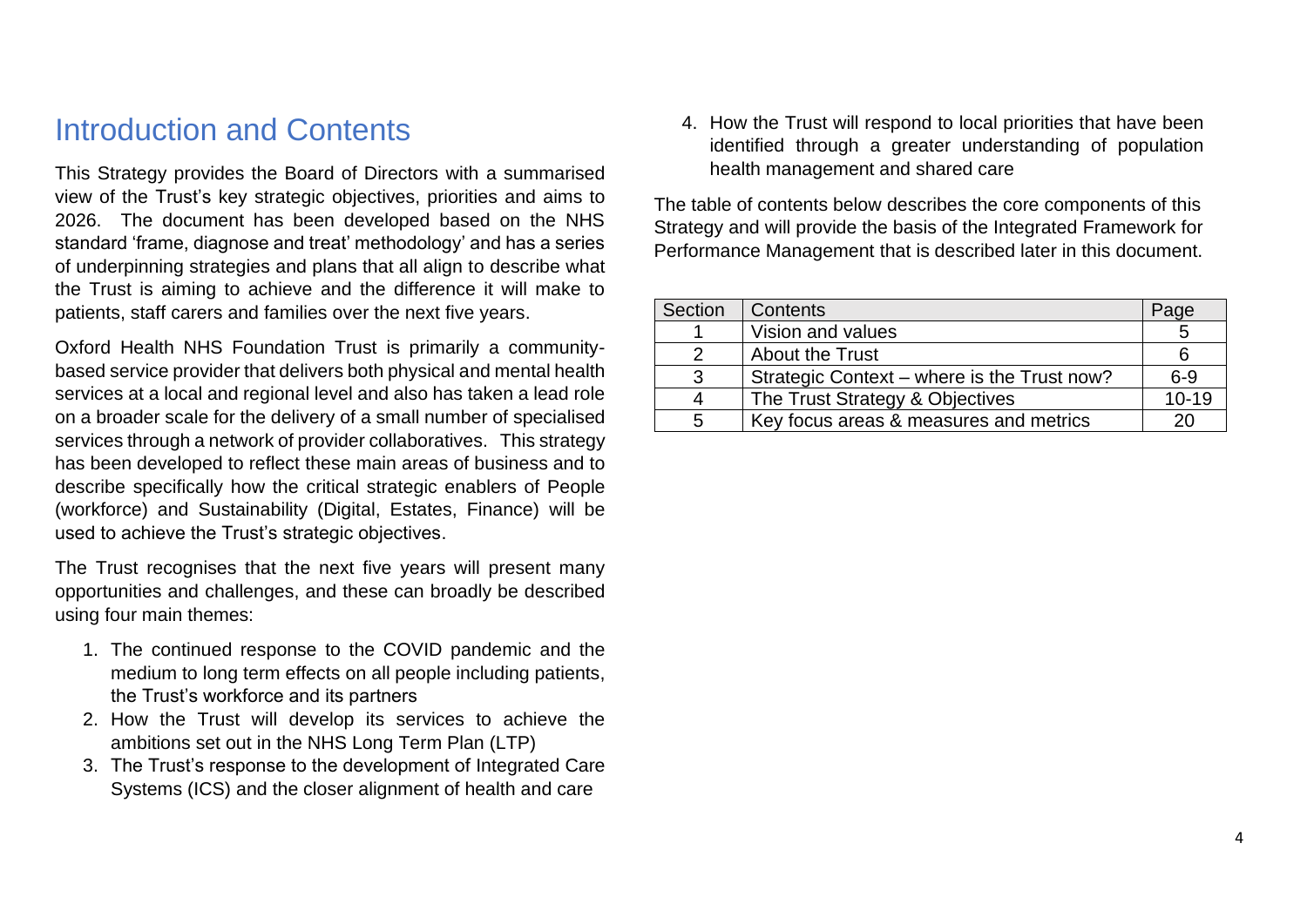# Section 1 – Vision and Values

This section summarises the Trust's vision and values. The following sections of this document then set out the Trust's strategic context, its response, and how it aims to measure progress and effectiveness against its objectives and vision.

#### **Oxford Health Foundation Trust's vision is:**

### 'Outstanding care by an outstanding team'

The aim of the new vision over the next five years is to continue the theme of delivering outstanding care but to refocus the vision from people to teams. Although only a subtle change in wording from the previous vision statement, the Board of Directors have decided that being a great place to work and focusing on its culture and becoming 'one team' is vital to achieving the Trust's strategic ambitions. In the discussions at the Board, it was also decided that supplementing the vision statement with a qualifying statement to help explain its vision should be included and the following has been agreed:

*Working together to deliver the best for communities, our people, and the environment*

The Trust will work towards it vision through its values (which are a continuation from the previous strategy) of being:

#### **Caring**

- Put people and patients first
- Be understanding
- Show respect
- **Listen and communicate**

#### **Safe**

- Create a safe environment for patients and staff
- Be self aware
- Be open and honest
- Give and receive help

#### **Excellent**

- Strive to be the best (quality improvement culture)
- Take pride
- **EXEC** Learn and improve
- Work together
- Be professional in everything we do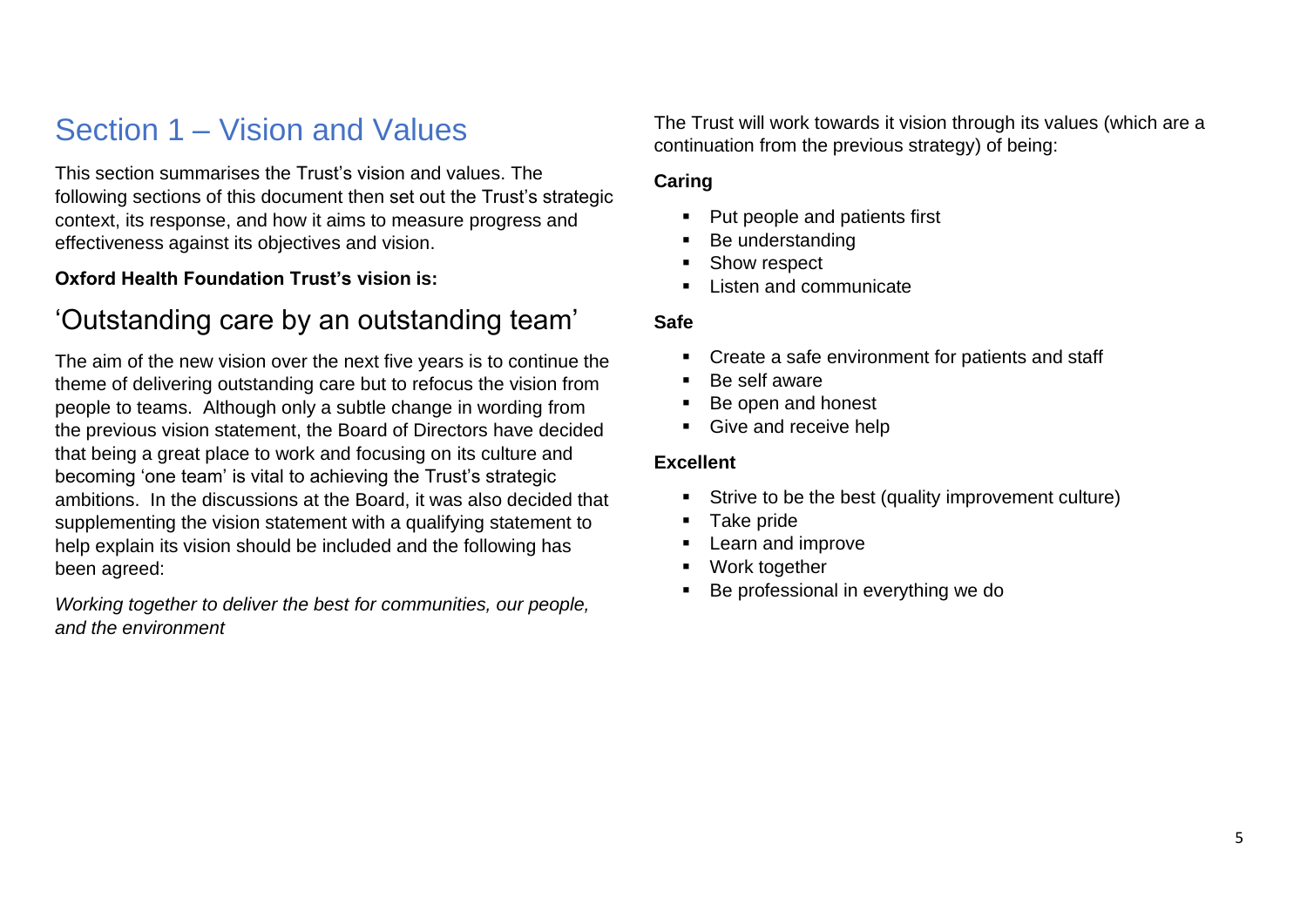### Section 2 – About the Trust

Oxford Health Foundation Trust is a community focused public benefit corporation, providing physical and mental health services to approximately two million people across a geographical area that includes Oxfordshire, Buckinghamshire, Wiltshire, Swindon, Bath and North East Somerset. Services are primarily delivered in community-based settings but the Trust also has a number of inpatient facilities for both mental and physical health services.

The Trust's overarching aim is to provide the best possible clinical care and health outcomes for patients, clients, their carers and families – supporting them, wherever possible, to live healthier and independent lives for as long as possible. Oxford Health works in partnership with many other organisations to that end.

Oxford Health employees around 6500 staff (whole time equivalent of approximately 4750) which includes medical staff, therapists, registered nurses, health care workers, support staff and other professionals including psychology, dental staff, social workers and paramedics deployed in 260 teams operating in 150 sites.

In Oxfordshire, the Trust is the main provider of community health services and delivers these in people's homes and a range of community and inpatient settings, including community hospitals. Also in Oxfordshire, the Trust provides community-based, intensive and inpatient services for adults with learning disabilities and autistic people and support for their carers and families.

OHFT mental health teams provide a variety of healthcare services in the community and from inpatient settings across a wide geography that includes Oxfordshire, Buckinghamshire, Wiltshire, Bath and North East Somerset.

The Trust also provides a range of specialised services that include forensic mental health, child and adolescent mental health, community dentistry, and eating disorder services across a wider geographic area including support for patients in Berkshire, the South East and Wales.

### Section 3 – Strategic context

### Where is the Trust now?

The context in which this strategy has been developed is significantly different from the previous strategy of 5 years ago (2014/15 – 2019/20). Immediately prior to the outbreak of the COVID-19 pandemic, the Trust was primarily focusing its strategic efforts on the delivery of the NHS Long Term Plan (LTP).

Setting aside for a moment the new challenges of delivering health and care services in a COVID-19 context, the Trust had already identified a number of strategic issues that would bear adversely on its ability to deliver the person-centred care that lies at the heart of the national NHS Long Term Plan. The greatest of these are the difficulty in recruiting and retaining enough clinical staff and limited funding available to meet the increasing demands for core services.

Additional factors such as a rapidly changing commissioning landscape (with the development of regional/sub-regional integrated care systems), an increasing demand that is beyond funded capacity, excessive caseloads, a rise in public expectations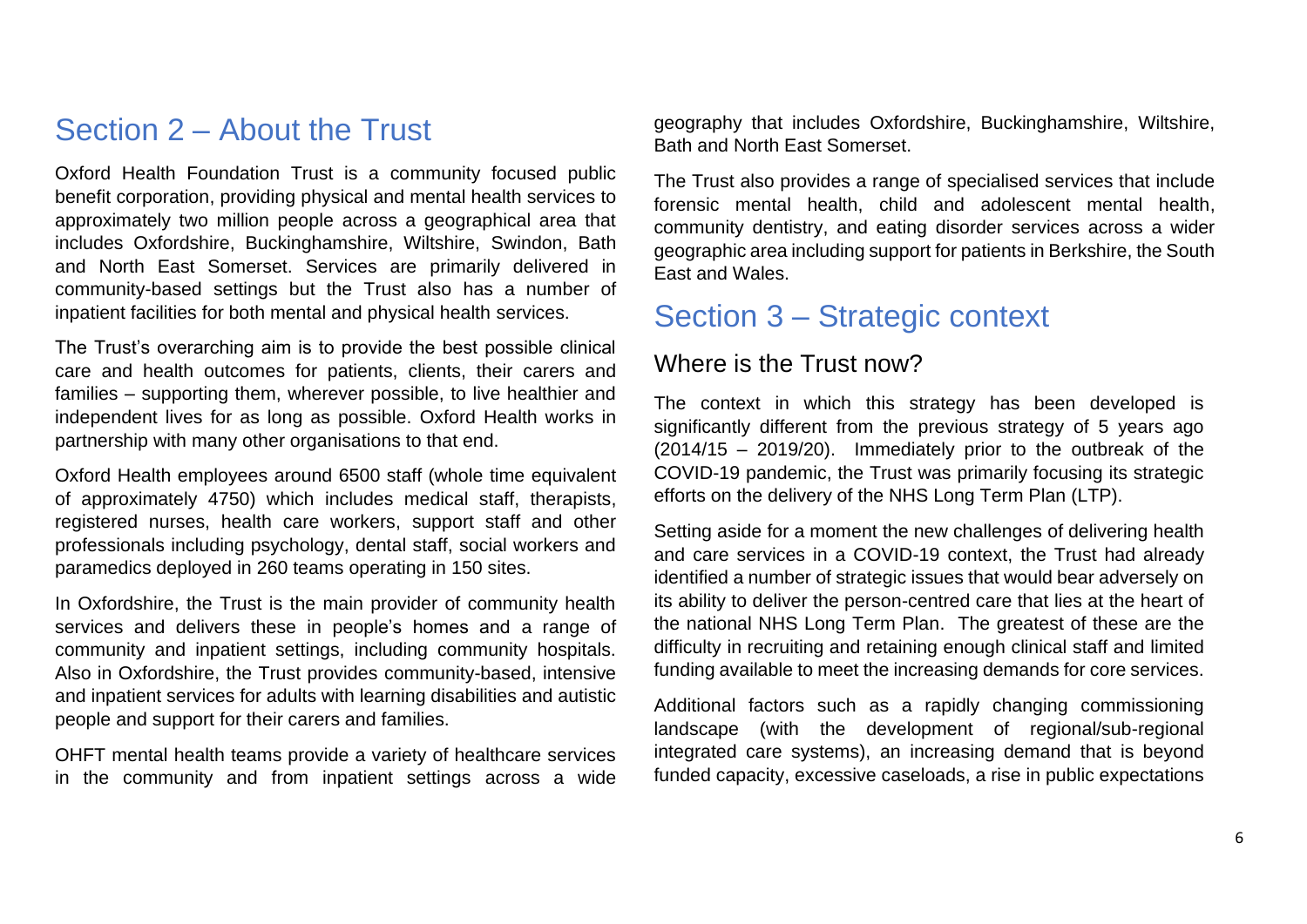and a developing risk all play a part in the underlying strategic context over the term of this strategy.

Looking at each of the strategic factors in turn:

**Retention and recruitment** – Being able to recruit and retain a sufficient and suitably skilled workforce is proving to the most significant challenge, not just for the Trust but also for the broader health and care system. With the effects of Brexit and the introduction of tuition fees for student nurses already having an impact across the sector, finding enough nurses and medical consultants is proving to be extremely difficult and the position over the next three years is unlikely to improve. Although the Government has recently indicated that additional funding will be made available to the NHS, that will not resolve the workforce issues in isolation.

Evidence from recent reports by NHS Improvement shows that there are a significant number of nurses that are qualified but are no longer active in the profession (estimated at 23,000). In addition, it has also been recently reported that many GPs were retiring by the age of 55 due to the pressures of increasing caseloads and lifestyle reasons.

One of the major challenges for the Trust, as across the NHS, is in retaining its workforce. Increasing caseloads and a lack of stability in teams owing to frequent recourse to temporary staff all create stress and low morale. More needs to be done to tackle these widespread problems if the Trust is to encourage existing staff to stay and attract new people into the NHS.

Fundamental to this strategy and its accompanying plan, is to change the employment experience at OHFT for the better to improve recruitment and stem the tide of premature departures.

As a major provider of community based physical and mental health services, the Trust has seen a significant increase in the demand for its services over the past four years.

The average number of referrals received in 2016/17 was 13,136 per month compared to 15,782 per month in 2019/20; an increase of 20%.



Fig 1. Total number of referrals to Trust Services (2016 – 2019)

Given that annual investment by commissioners has remained essentially flat during the period of the previous strategy, the number of referrals and the pressure on the Trust's workforce has increased considerably. Although commissioners have now all broadly achieved the minimum mental health investment that has been set out nationally, funding for both physical and mental health services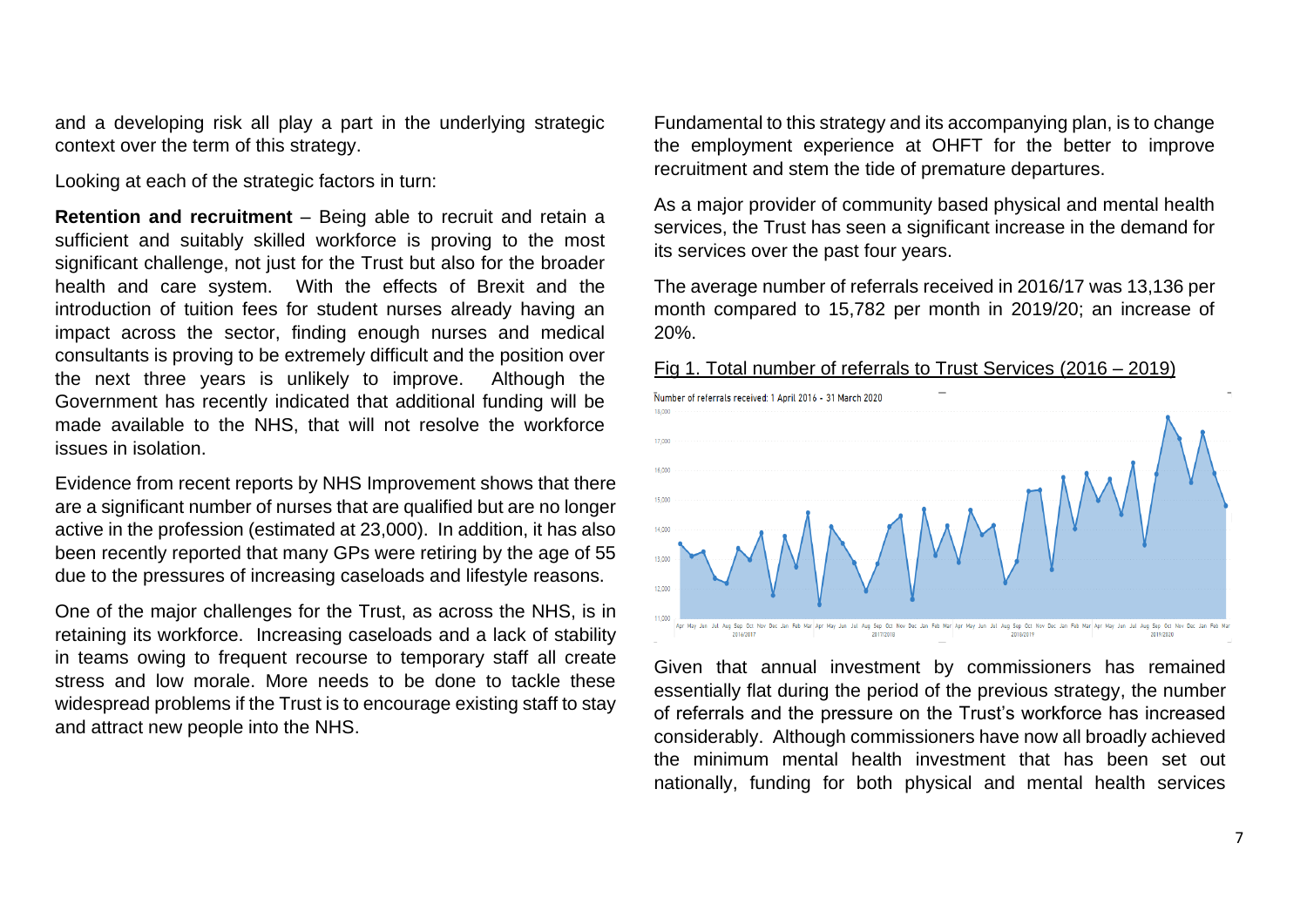remains below what is required for the needs of the population. This has resulted in detrimental consequences for service quality and instances where the Trust has fallen below one or more of its selfdeclared values of "Caring, safe and excellent" and sometimes all three. Whilst the Trust has already taken steps (and continues to do so) to identify new and more efficient ways of working to release both cashable and non-cashable savings, further investment or 'caps' will be required if the Trust is to achieve its strategic aims.

**Population increase** - The health and life expectancy of the population covered by Oxford Health is generally better than the England average, although there are localised areas of deprivation and poor health. In general, life expectancy is increasing, which is a success for both public health and medical science. An unwanted consequence for health services, however, is that this often results in more elderly patients with one or more long term and complex conditions. The consequences for individual trusts and the wider system are obvious and will require an integrated health and social care approach to minimise the need for hospital admissions.

In addition to the population living longer, significant population growth, fuelled by extensive house building programmes across the region, can be expected. The Trust must therefore prepare itself for further significant increases in demand for both mental health and community services leading up to 2025 and beyond.

**Integrated Care Systems** - The NHS Long Term Plan (published in 2019) sets out that the future of healthcare is to be increasingly collaborative. As a result, systems of integration are replacing the processes for competitive procurement and tendering that have been foremost over recent years and as such, commissioning arrangements in the area will change significantly over the coming years.

Integrated Care Systems (ICS) are how the NHS Long Term Plan intends to achieve a step-change in collaboration and integration to improve health outcomes for people and the quality and efficiency of the services providing healthcare. ICSs place individual healthcare organisations within a larger geographical footprint (often subregional) within which to design and deliver healthcare services. The government white paper (published February 2021) set out legislative proposals to put Integrated Care Systems into law to enhance their role to drive local collaboration and integration.

A key feature of ICSs is their focus on improving the overall health of populations across larger areas. They will do this by using a shared database for that area to have a single view of identifying and responding to the greatest health needs and risks, and to best allocate preventative services that reduce instances of ill-health and a future need for hospital admissions.

The potential move to delegated commissioning where existing providers of service are able to commission and deliver their own health and care services offers an opportunity for the Trust to reevaluate its portfolio and provide new ways of working in the medium to longer term.

The Trust is a member of the Integrated Care System across Buckinghamshire, Oxfordshire and Berkshire (and also delivers services in the Bath & North East Somerset, Swindon and Wiltshire ICS) and is playing a key role in the design and delivery of healthcare services at scale. However, the Trust operates with earned autonomy overseen by a Unitary Board of Directors and a Council of Governors.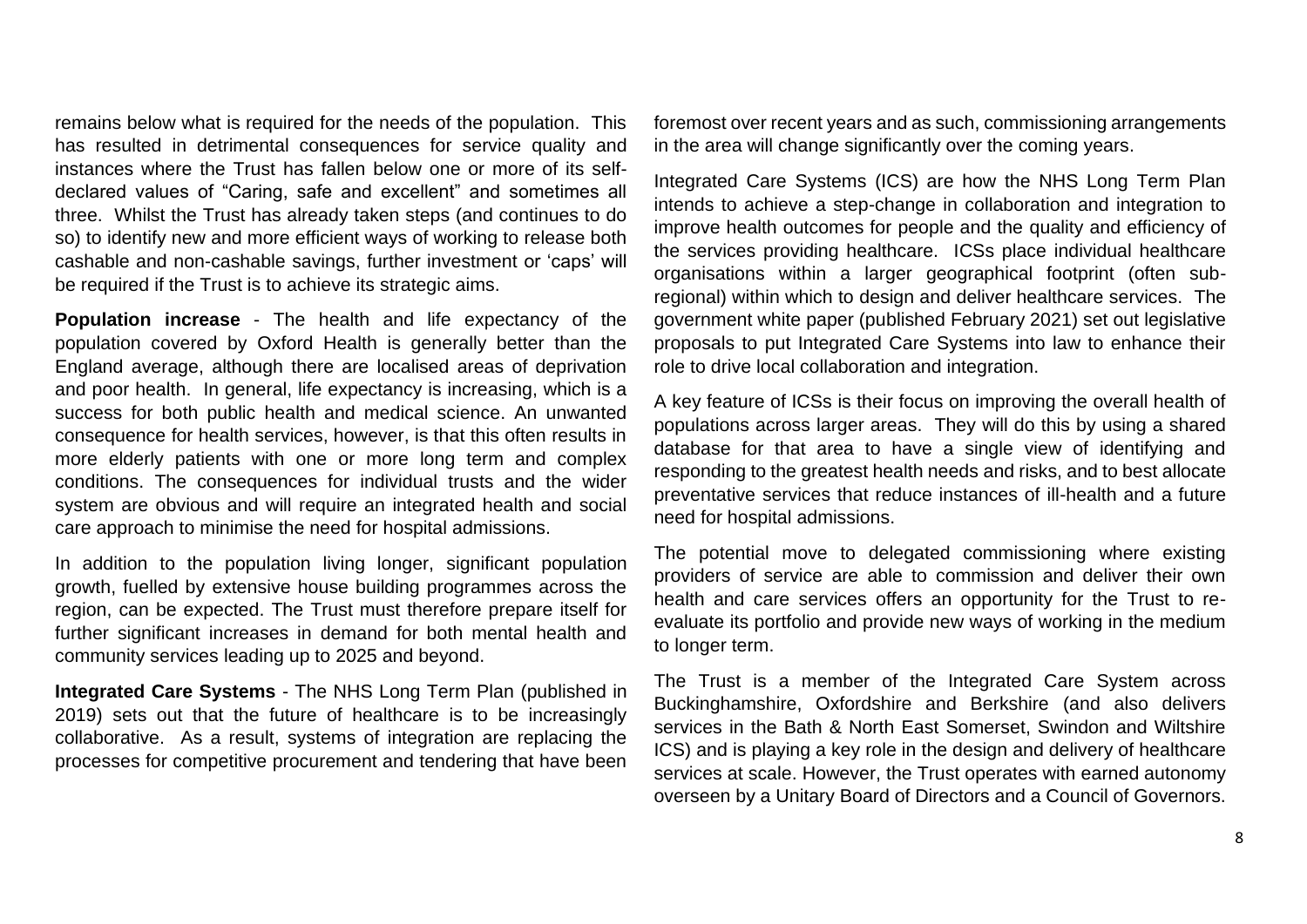With the rise of Integrated Care Systems and a national drive to join up health and care services, including the consolidation of GP practices into Primary Care Networks (PCNs), the Trust has to recognise and react to changes to its sphere of influence in the health and care services of the future.

Whil e a lot of detail is yet to be worked out, any transition brings uncertainty and risk and the Trust must play an active role in understanding and directing the developments as the system evolves, in particular identifying where the Trust is best placed to lead and influence and where it may be better placed to support other healthcare providers.

**Covid -19 response 2020 -** This strategy was developed during the coronavirus pandemic and subsequent response, lockdown restrictions and vaccination roll-out. As with all other NHS and key services, the virus response period (particularly during its peak) was an intensely challenging time for Oxford Health and its partners. Significant changes were made to how the organisation operated during this time, in particular the switch to digital ways of working and staff and services were continuously under intense pressure. The impact of this on staff, patients and families will continue for many months and years. Recovery and restoration work will be ongoing and will inform the direction of this strategy over the short -medium term . Although extremely challenging, the pandemic response prompted a number of positive ways of working – for example partner collaboration, digital and virtual options, and flexible working - that the Trust will seek to retain and embed.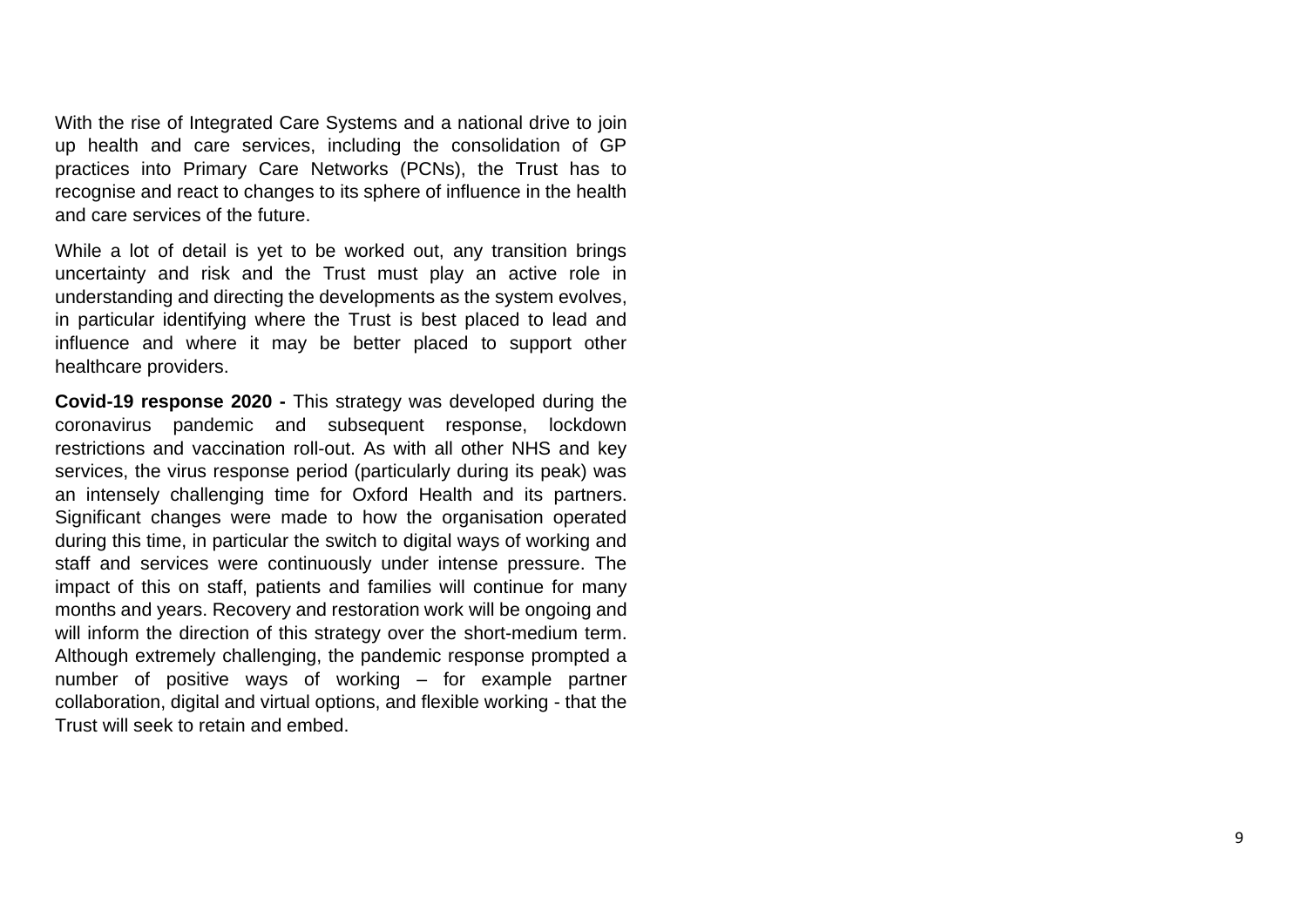## Section 4 - The Trust Strategy

The NHS Long Term Plan presents new opportunities and challenges for the Trust. Following on from the strategic review led by Lord Carter in 2016/17, there is now an expectation that all Trusts will deliver services in line with national best practice. This expectation poses a significant challenge to the Trust given the strategic context and challenges that have been set out in Section 3.

In setting out its strategy, the Trust is consolidating its key activities into a core set of objectives that focus on:

- **1. Quality**
- **2. People**
- **3. Sustainability**
- **4. Research and education**

These strategic objectives have been developed into a new integrated strategic assurance framework that allows activities to be aligned and managed using one approach. The framework will be reported to Executive Team, relevant Board committees and the Board of Directors.

Further details on the strategic objectives, along with the measures that will be used to monitor and track progress against each objective, are described below and in Section 6.

The four strategic objectives for the Trust that will guide future planning, activity and decision-making are:

- **1. Quality – Deliver the best possible care and health outcomes**
- **2. People - Be a great place to work**
- **3. Sustainability – Make the best use of our resources and protect the environment**
- **4. Research & Education - Become a leader in healthcare research and education**

#### **Deliver the best possible care and health outcomes**

The Trust should realign services in a systematic way to maximise the effectiveness of care. This will mean identifying and focusing Trust resources on core services and those where the Trust has a specific duty, and improving our feedback processes to better understand and improve overall patient experience, including:

- Continuing to develop our preventative offers and skills to reduce future need and demand for care;
- **Ensuring our services remain safe and embed strong** processes to learn from practice including a systematic review of learning over time;
- Improving the quality and experience of care through collaboration and integration opportunities – for example, integrating community and primary care and health and social care;
- Supporting and developing leaders within the Trust so that quality improvement can be embedded within organisational culture;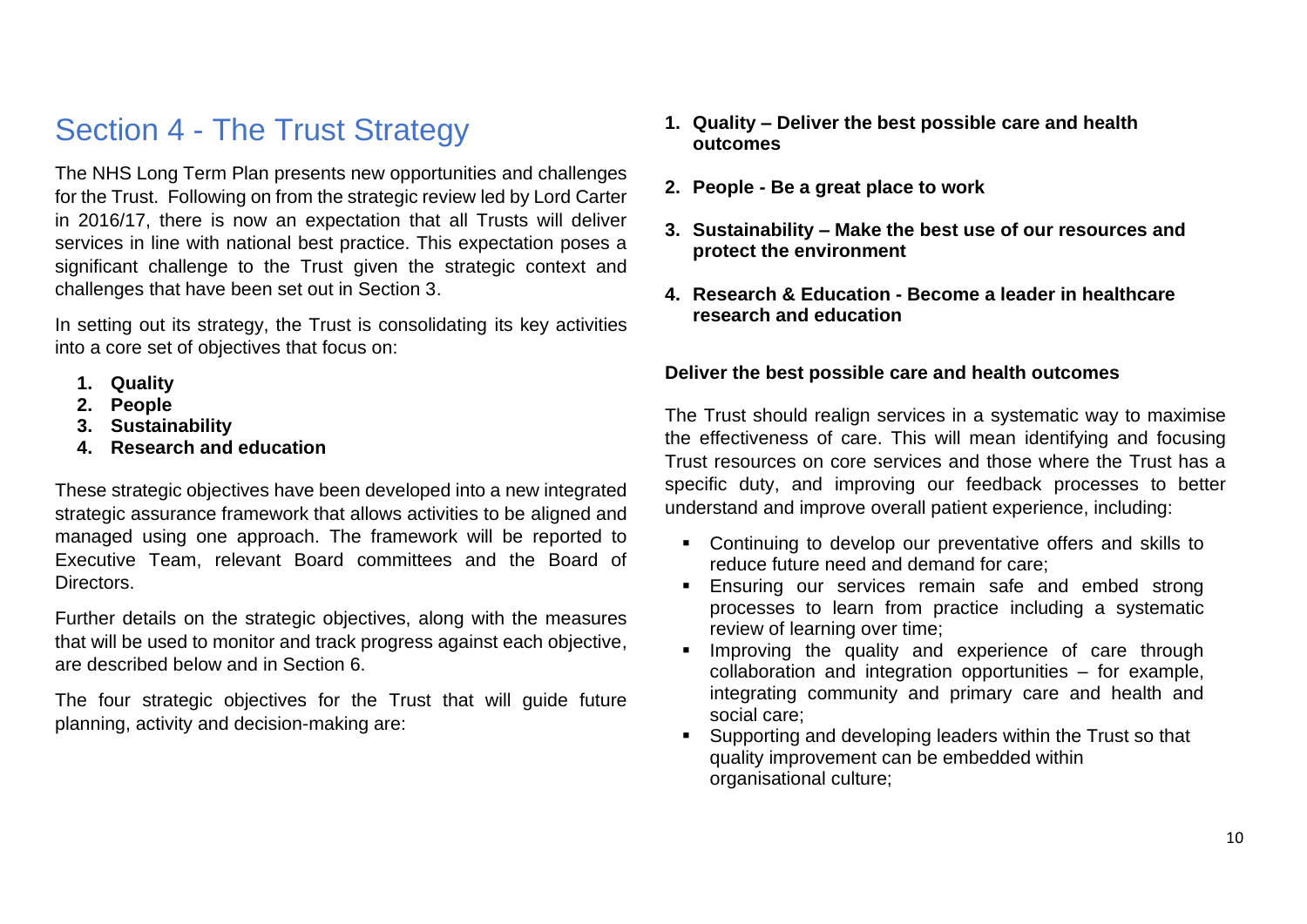- Wherever possible, give people greater opportunities to manage their health themselves;
- Being a leader in integrated care and establishing person centred models – particularly in our areas of expertise.

In support of the focus on quality, the Trust has already created Oxford Healthcare Improvement (OHI) which provides a focal point for learning, collaborating and improving the safety and quality of the care that the Trust provides. The principal aim is to support the Trust to work towards the adoption of a more open, coherent, and systematic approach to improvement and organisational development, one which is owned by everyone so that the Trust can become an outstanding provider of integrated services.

OHI seeks not only to continuously improve the services for patients but, crucially, aims to enhance the working lives of staff, thereby improving morale and, hence, productivity and retention. The principal approach for all quality improvement is to focus on the training and development needs of the leaders and managers throughout the organisation.

#### **Be a great place to work**

The Trust has long recognised that its workforce, partners and volunteers are its greatest asset. Developing strong leadership and a great culture for everyone is a foundation stone for the Trust. Securing and developing a highly skilled, experienced and motivated workforce is key in the delivery of high quality, safe and efficient services. A specific challenge for all partner organisations will be to capitalise on the investment in the NHS Long Term Plan and attract, develop and retain a workforce that is supported to deliver care in the best and most appropriate way. Within this priority, it is proposed that:

- The Trust focuses on the development of a 'great' culture that retains staff and is a place where people want to work;
- The Trust improves its workforce planning capabilities attraction, retention, training and career planning;
- Develops a strong and stable workforce that has a broad range of skills that are flexible and can adapt to future healthcare needs;
- The Trust develops leadership networks that allows its workforce to collaborate and share ideas and improvements;
- The Trust focuses as a primary objective on improving equality, diversity and staff engagement initiatives that tackle the underlying causes of stress, bullying and harassment;
- The People, Leadership and Culture sub-committee of the Board supports a systematic review and programme of change to develop a fair and inclusive culture with strong leadership that supports and develops staff;
- Coaching and mentoring, in particular for middle management and aspiring leaders becomes available to all
- Annual Performance Development Reviews (PDRs) are carried out effectively and that aspiring leaders and managers are identified, assessed and developed
- The Trust supports its leaders and managers in decision making and in managing in times of risk, pressure and uncertainty.

#### **Make the best use of our resources and protect the environment**

Ensuring that the Trust's workforce has access to modern and reliable equipment, systems, information and places of work is fundamental to the delivery of high quality, efficient and effective services. By focusing on the development of staff and the delivery of high-quality services, the Trust has the potential to release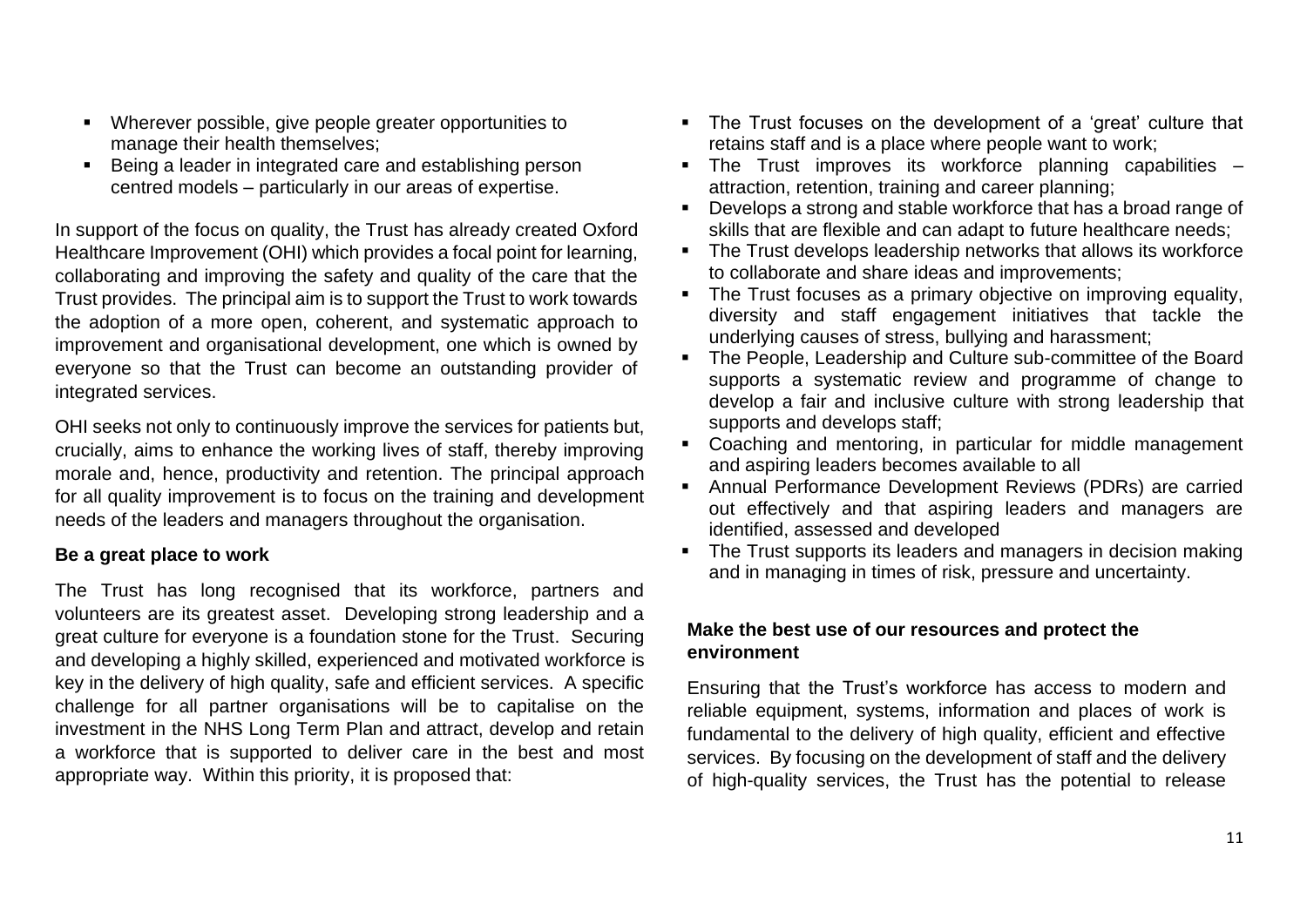resource for re-investment. This will, as a result improve the existing conditions and go some way to contributing to the additional costs and efforts required to achieve the NHS Long Term Plan ambitions.

The NHS Long Term Plan clearly highlights the importance of increasing digitally enabled care to improve access, outcomes and experience. One of the many NHS Long Term Plan ambitions is to design and adopt new models of service provision that provide patients with more options, better support and joined up care.

Harnessing the power of digital to transform services and to open up new opportunities is a core enabler for this strategy. The foundations for such a move have been firmly laid during the Covid-19 pandemic and the Trust must continue to build on and invest in the development of digital services as an alternative to the traditional ways of working within the NHS.

The Trust has already started to invest in digital enablers that will transform service delivery for both patients and staff and was awarded Global Digital Exemplar (GDE) status in 2017. As part of a national programme sponsored by NHS Digital, the Trust has already delivered a number of benefits that will enable the development of self-care, reducing the number of face to face appointments, supporting people to stay well by managing their own health and allowing more people to stay at home. Within this priority, it is proposed that the Trust:

Reviews its financial management disciplines with a view to the better alignment of budgets against priorities

- Continuing the work that has already been started to improve budget/cost centre management and the controls over authorised expenditure
- Reviews its current service portfolio and identifies what parts of the estate could be re-purposed or released as part of new ways of working;
- Identifies how the efficiency of care delivery can be monitored and the information used to improve services (e.g. waiting times) and target future investment:
- Increase use of analytics to inform decision making to best meet need and prevent ill-health (collaborating with local partner public services to understand population needs to inform preventative services and be able to act more proactively);
- Removing unnecessary overheads that consume clinical time that have no value to patients;
- Jointly designs and creates its pathways of care using experience from patients, population insights (e.g. priority groups) and from research and innovation;
- Identifies and agrees where further investments in IT and Digital will be made to reduce face to face contacts, reduce travel and maximise productivity, building on the changes that have already happened during the Covid-19 response phase;
- Continually improves organisational effectiveness through enhanced co-ordination, streamlining and productivity.

In order to achieve a financially sustainable organisation, the Trust will continuously review its current portfolio of services and its methods of operation with a view to realigning and in some cases reducing its current activities and ways of working. This is to ensure that scarce resources, human, financial and material, are all focused on direct patient care. In a climate where it is unlikely that there will ever be sufficient workforce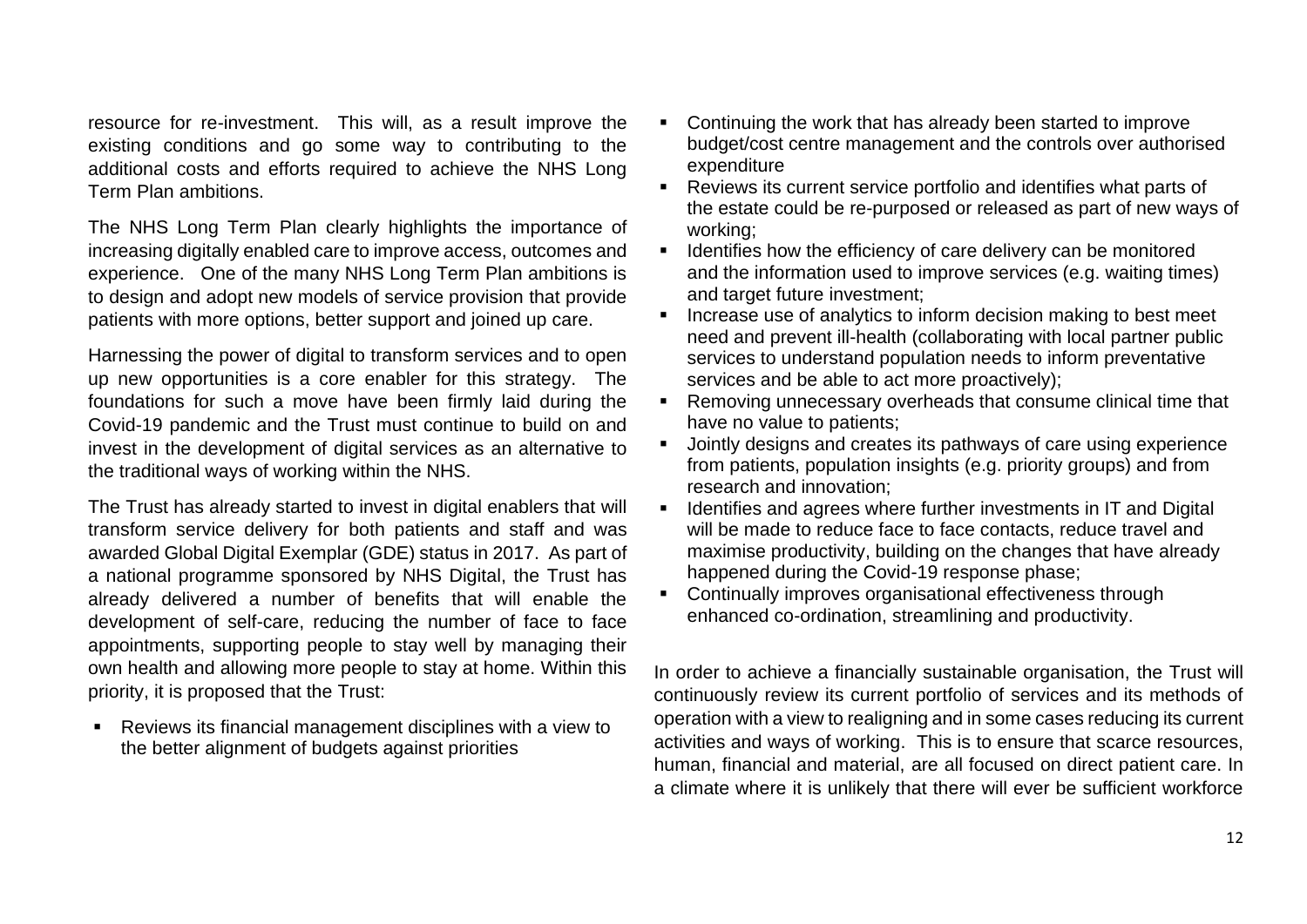or funding to cover rising demands the Trust must take steps to better align its service offers within its own means.

A comprehensive review of demand and capacity management is already underway so that there is a comprehensive model for each service line across the Trust. Over the next year or so, the whole Trust will be reviewed and decisions about acceptable levels of activity can be taken by the Board once the outcome of this current work is known.

In addition to that work the Trust will:

- Continue to work with its commissioners and system partners to ensure sustainable levels of funding for services;
- **.** Improve the allocation of resources to better meet areas of greatest need and health outcomes;
- Achieve a greater insight into the demand for its services, against the funded capacity and ability to deliver;
- Review community inpatient settings within the Trust. Recent evidence suggests that the bed stocks, particularly in Community Hospitals**,** is above the national average and could be reduced. It has also been identified that providing care closer to home produces better outcomes for patients rather than traditional inpatient settings;
- Review the current line management structure with a view to streamlining the arrangements where possible;
- Maximise its resource time available by ensuring that governance and reporting arrangements are appropriate – in particular in responding to commissioners and regulators;
- Give critical importance to reducing agency usage to a minimum, the Improving Quality and Reducing Agency programme has now been adopted as a Strategic Programme and resourced appropriately within the Trust;

■ Focuses on initiatives to safely reduce its carbon footprint and overall use of resources so that the Trust achieves its green ambitions in accordance with its social responsibility and national targets.

#### **Become a leader in healthcare research and education**

The Trust is committed to integrating research alongside clinical care to allow all patients to benefit from participation in research. Already one of the top two NHS organisations for mental health research, the Trust has strong relationships with world class academic institutions including the University of Oxford and Oxford Brookes University. The Trust hosts a wide range of NIHR research infrastructure including the NIHR Oxford Health Biomedical Research Centre (BRC), one of only two UK BRCs focused on mental and dementia in the UK. The partnership is particularly strong in working with patients to develop new treatments, including both drug and talking therapies for mental disorders.

Research has been defined as a core priority within this new Trust Strategy and the Trust will extend its research excellence across all services including building research activity within community services. As a core partner in Oxford Academic Health Partners (OAHP) a collaboration between the two Oxford NHS Trusts and the two universities), the Trust is firmly committed to building its support of research and innovation and embedding it into clinical practice to improve patient safety, outcomes and experience.

In partnership with the OAHP, the Trust's priorities will include: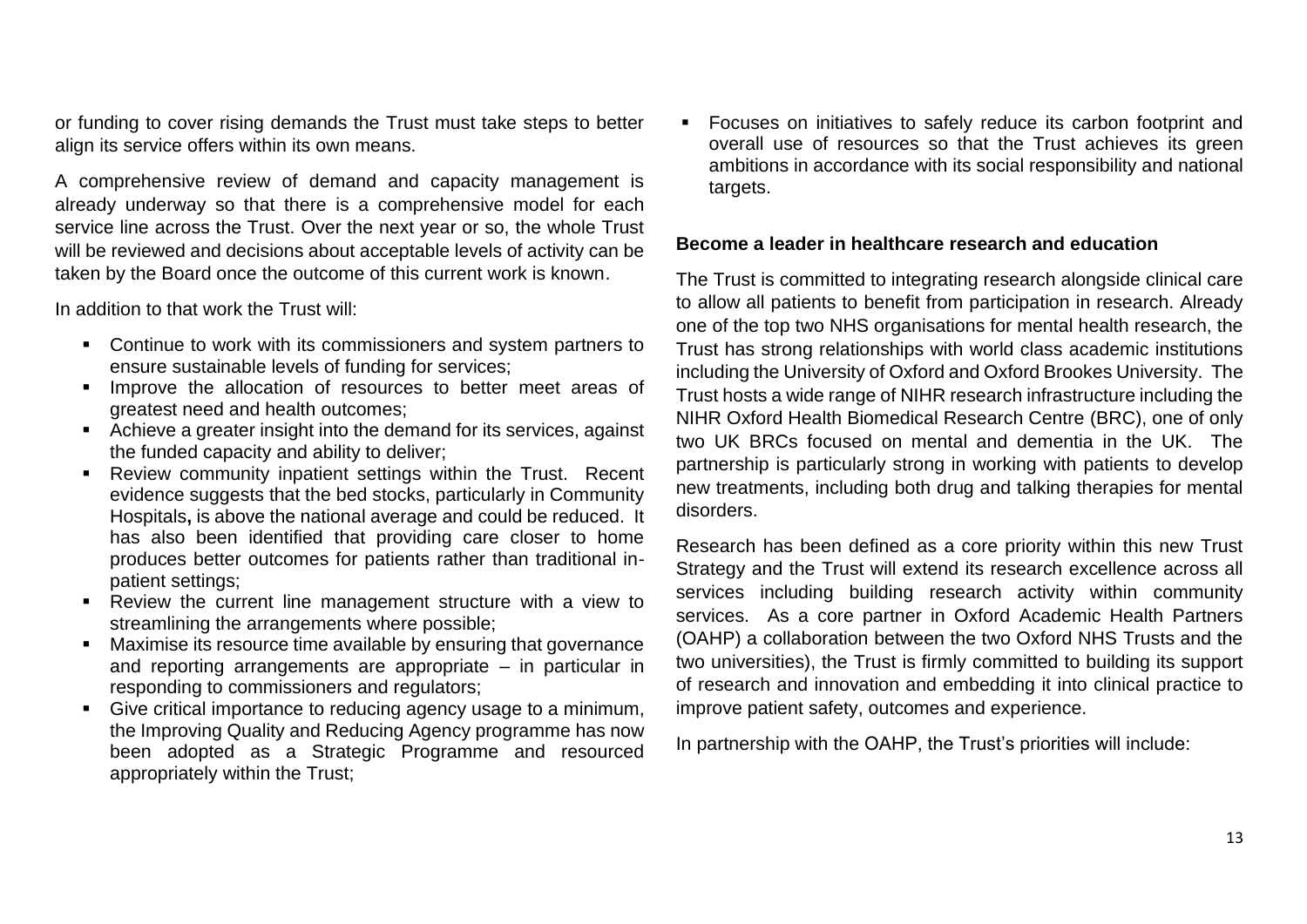- Building on local assets and partnerships in research infrastructure and educational capacity to drive improved outcomes for patients, the population, researchers, and staff.
- Foster the development and evaluation of transformative technologies and innovations locally and in partnership with other Academic Health Science Centres (AHSCs), Academic Health Science Networks (AHSNs), and the BOB ICS
- Join the planned OAHP Research Office to deliver close formal coordination of research infrastructure including NIHR Centres, Facilities and Collaboratives alongside other major Centres and Institutes, to ensure pull through from its world class basic research to clinical practice.
- Expand capacity in target discovery for new drugs, building on public-private partnerships
- Extend the environment for innovation, spin outs and start-ups to accelerate the transitions from scientific discovery to clinical application for patient benefit, by working between Partners and with internal and external investors
- Promote new multidisciplinary research and educational opportunities to support increased capability, capacity and training for under-provided nursing and Allied Health Professional disciplines.

In addition to the above Trust-wide strategic objectives, the priorities as set out within the NHS Long Term Plan and Buckinghamshire, Oxfordshire and Berkshire West (BOB) ICS form a major part of the Trust strategy. These regional themes include: Urgent and Emergency Care; Cancer; Children's Services; Maternity; Mental Health (including Learning

Disabilities and Autism); and Primary Care & Community Services. All of which the Trust contributes to in some way.

The Trust is a major provider in the delivery of mental health and learning disabilities services within the BOB system**,** along with Berkshire Healthcare Trust. Community Services are provided at a place level (e.g. each County provides its own service) and all organisations now work in conjunction with the nationally defined Primary Care Networks (PCNs).

Within the BOB ICS areas of focus, the Trust has greatest control and influence over Mental Health services, Learning Disabilities, and Community Services and will seek to develop collaborations and partnerships with system health and care organisations to deliver better, more sustainable and more coordinated care to our patients and service users.

In developing the Trust Strategy, the Board has been mindful of the aspirations of the NHS Long Term Plan and has sought where possible to align Trust objectives with those wider intentions. It has at the same time sought to take account of what is realistically possible given current and anticipated resource constraints, also to reflect a perceived need to make itself fit to deliver what is required, especially in terms of qualified staff and financial resources. The Trust will continue to do this as the government's legislative proposals for the NHS develop.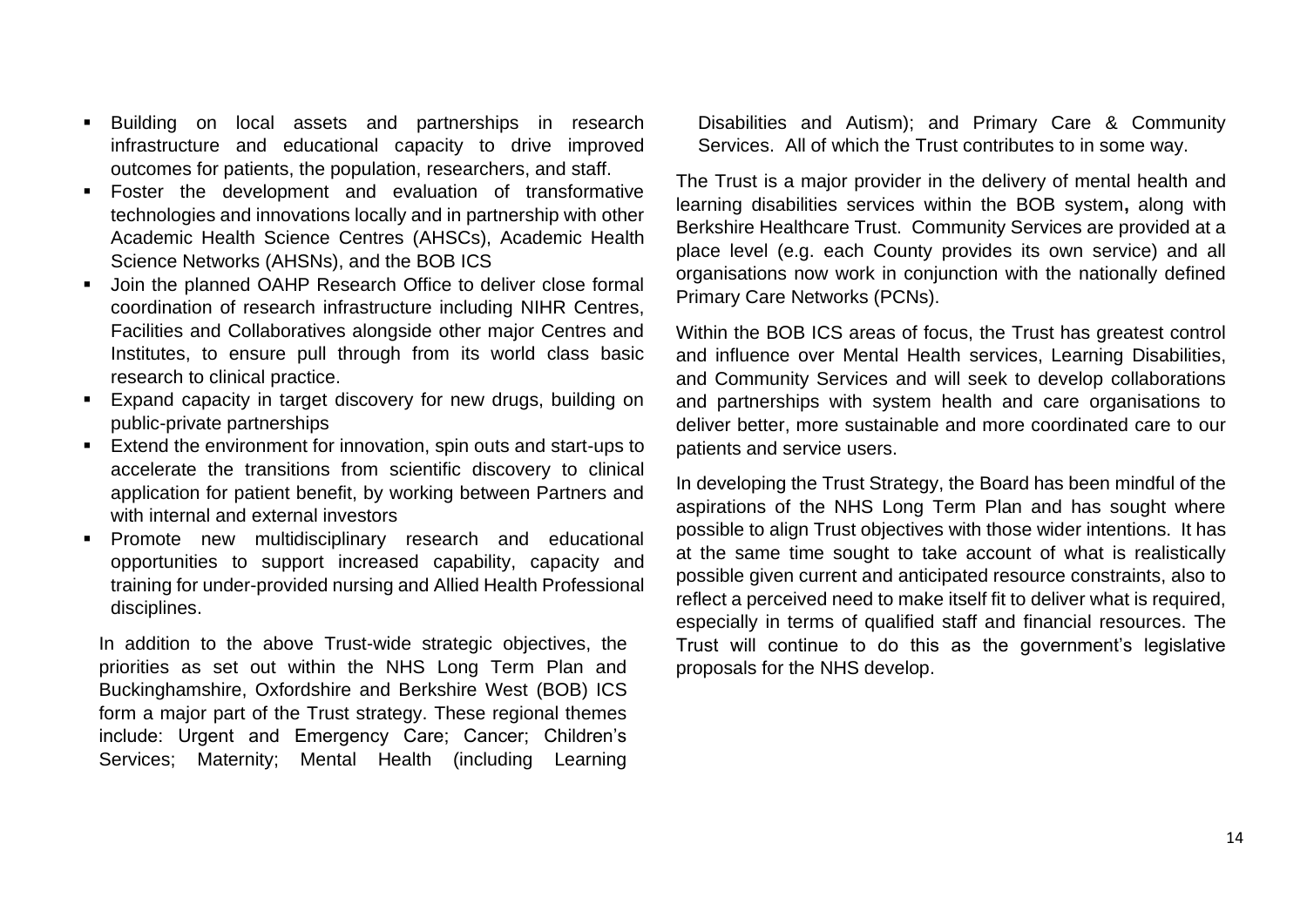# Section 5 – Key focus areas & measures and metrics

### Key focus areas

To move the vision and strategic objectives into delivery, the Trust has developed a set of thirty-nine (39) key focus areas, that:

- set-out the key areas of focus within each strategic objective and its individual elements (priority workstreams);
- enable each strategic objective to be divided into discrete areas of attention (e.g. specific Board committees) and work, and;
- allow for oversight and development of measures to track progress Objective Key Results (OKRs) and NHS Long Term Plan metrics

The following four pages show the key focus areas for each strategic objective.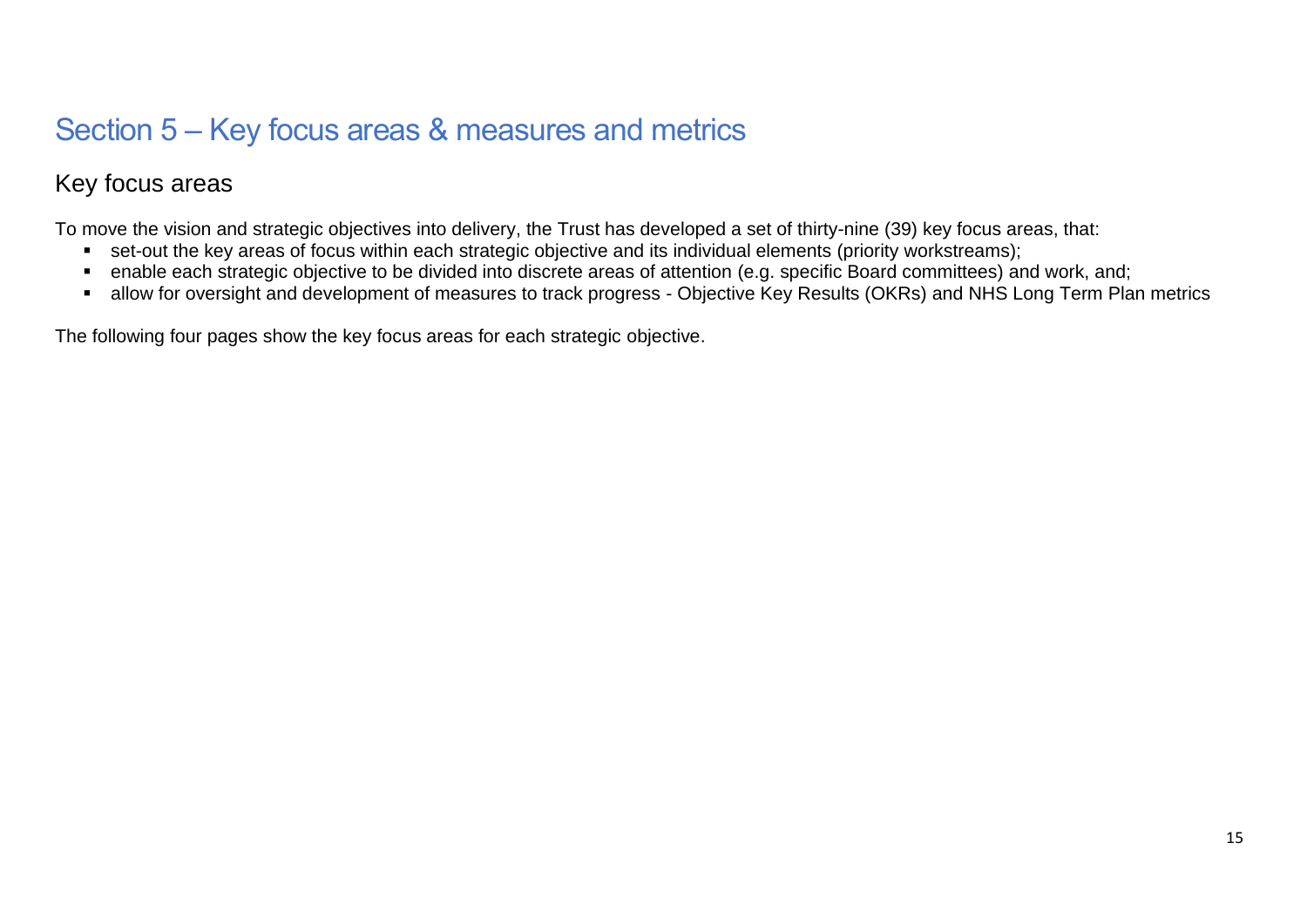

### **Quality – Deliver the best possible care and health outcomes**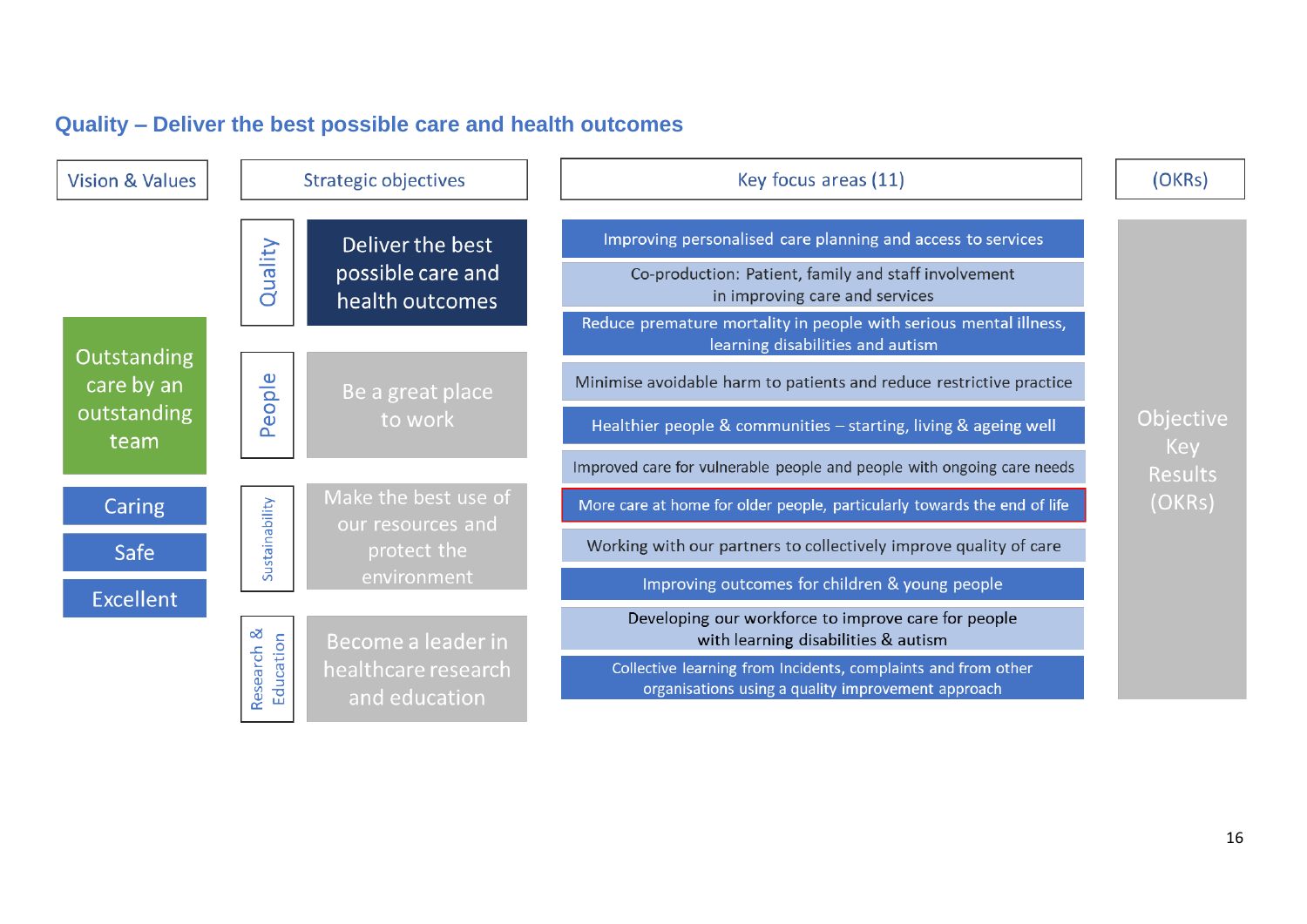### **People – Be a great place to work**

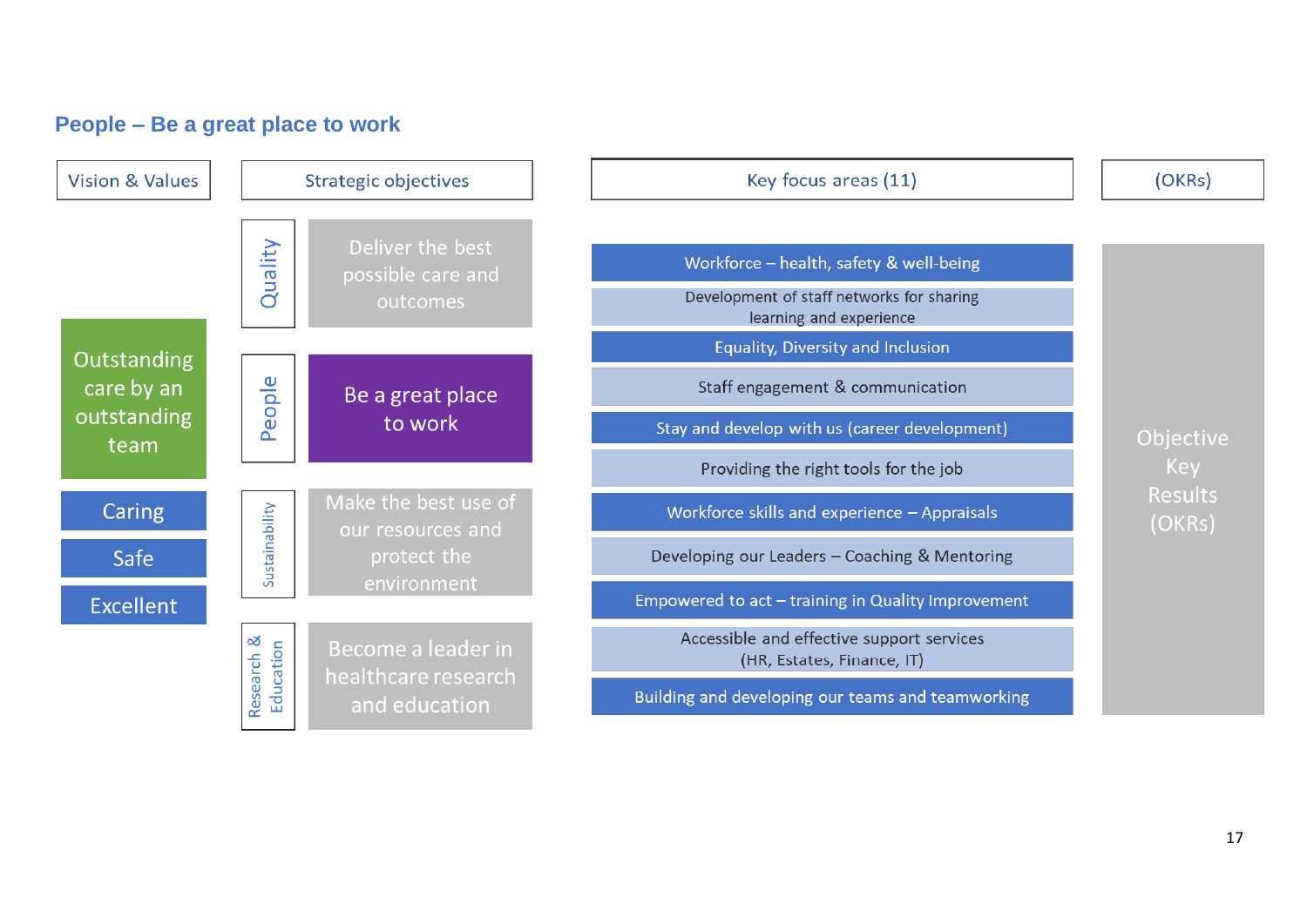### **Sustainability – Make the best use of our resources and protect the environment**

| <b>Vision &amp; Values</b>        | <b>Strategic objectives</b> |                                                   | Key focus areas (8)                                                                                            | (OKRs)                   |
|-----------------------------------|-----------------------------|---------------------------------------------------|----------------------------------------------------------------------------------------------------------------|--------------------------|
|                                   | Villen<br>đ                 | Deliver the best<br>possible care and<br>outcomes |                                                                                                                |                          |
| Outstanding                       |                             |                                                   | Organisational financial stability and efficiency                                                              |                          |
| care by an<br>outstanding<br>team | ople<br>$\omega$<br>മ       | Be a great place<br>to work                       | Demand & Capacity Management to improve<br>operational performance                                             |                          |
|                                   |                             |                                                   | Efficient use of estates and a reduction in carbon emissions                                                   |                          |
| Caring                            | Sustainability              | Make the best use of                              | Increase clinical time to care through improved IT systems<br>and more efficient clinical pathways & processes | Objective<br>Key         |
| Safe                              |                             | our resources and<br>protect the                  | Maximising the additional value of contracts with<br>commercial and third sector partners                      | <b>Results</b><br>(OKRs) |
|                                   |                             | environment                                       | Development of a single shared care record                                                                     |                          |
| <b>Excellent</b>                  | જ<br>Education<br>Research  | Become a leader in                                | Improve governance & speed of decision-making                                                                  |                          |
|                                   |                             | healthcare research<br>and education              | Population Health Management - Developing our<br>understanding and response to need                            |                          |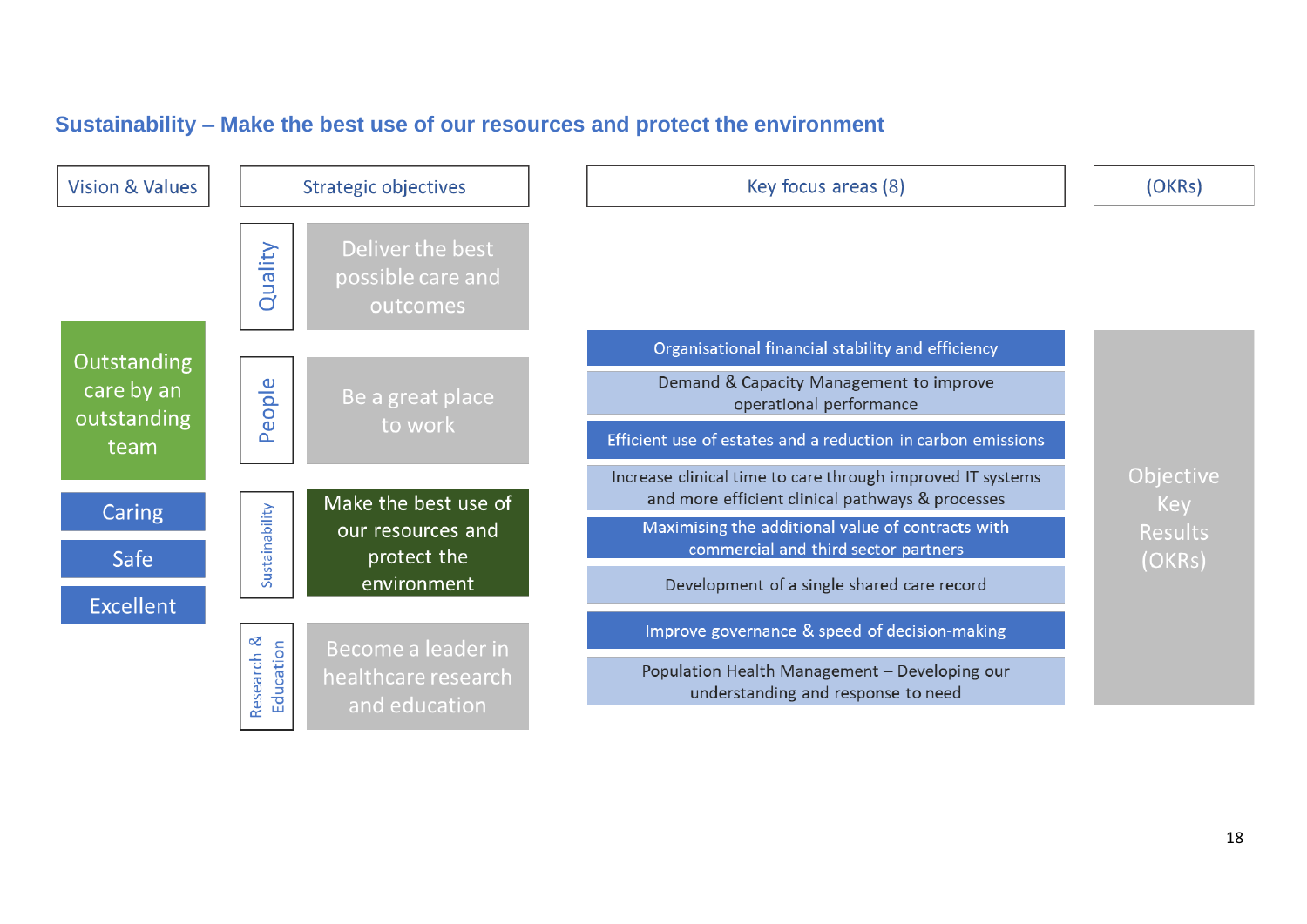

### **Research & Education – Become a leader in healthcare research and education**